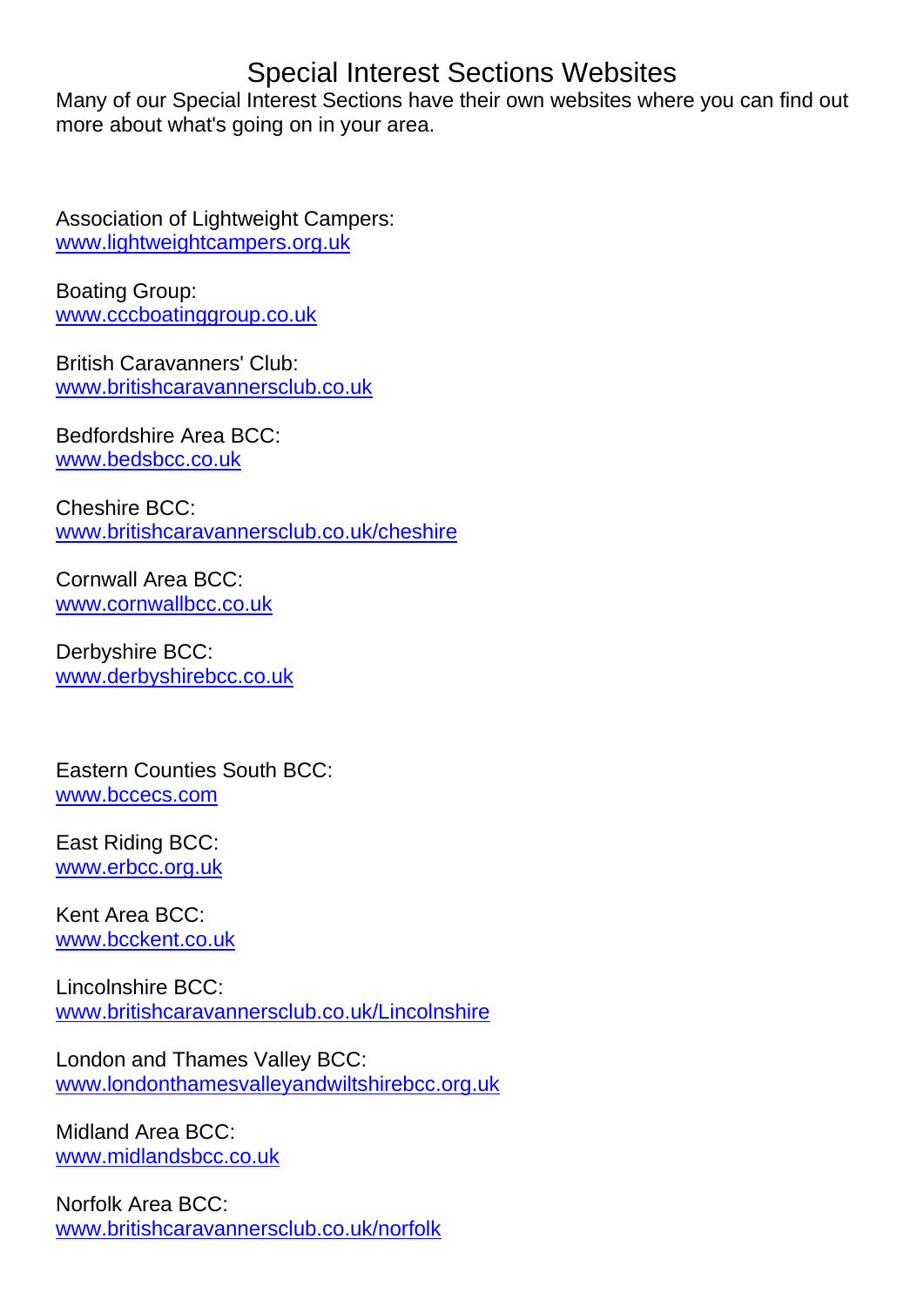Ribblesdale BCC: [www.ribblesdalebcc.org.uk](http://www.ribblesdalebcc.org.uk/)

Scotland Area BCC: [www.bcc-scotland.org.uk](http://www.bcc-scotland.org.uk/)

Southern & Wessex BCC: [www.southernandwessexbcc.co.uk](http://www.southernandwessexbcc.co.uk/)

Tyne Tees Area BCC: [www.bcctynetees.co.uk](https://www.bcctynetees.co.uk/)

Canoe-Camping Club: [www.canoecampingclub.co.uk](http://www.canoecampingclub.co.uk/)

Folk Dance & Song Group - Home Counties: [www.hcfdsg.org.uk](http://www.hcfdsg.org.uk/)

Folk Dance & Song Group - Midlands: [www.midlandfolkgroup.weebly.com](https://midlandfolkgroup.weebly.com/)

Folk Dance & Song Group - North Central: [www.ncfolkgroup.org.uk](http://www.ncfolkgroup.org.uk/)

Folk Dance & Song Group - North West: [www.northwestfolkgroup.co.uk](http://www.northwestfolkgroup.co.uk/)

Folk Dance & Song Group - Ridings Section: [www.theridingsfolk.org.uk](http://www.theridingsfolk.org.uk/)

Folk Dance & Song Group – South West: [www.swfolk.org.uk](http://www.swfolk.org.uk/)

Folk Dance & Song Group - Wessex Section: [www.wessexfdsg.org](http://www.wessexfdsg.org/)

Motor Caravan Section: [www.waggonerstalk.co.uk](http://www.waggonerstalk.co.uk/)

Motor Caravan Section - Devon & Cornwall Area [www.devonandcornwallmcs.com](http://www.devonandcornwallmcs.com/)

Motor Caravan Section - Midlands Area [www.midlandmcs.co.uk](http://www.midlandmcs.co.uk/)

Motor Caravan Section - East Midlands Area: [www.eastmidsmcs.co.uk](http://www.eastmidsmcs.co.uk/)